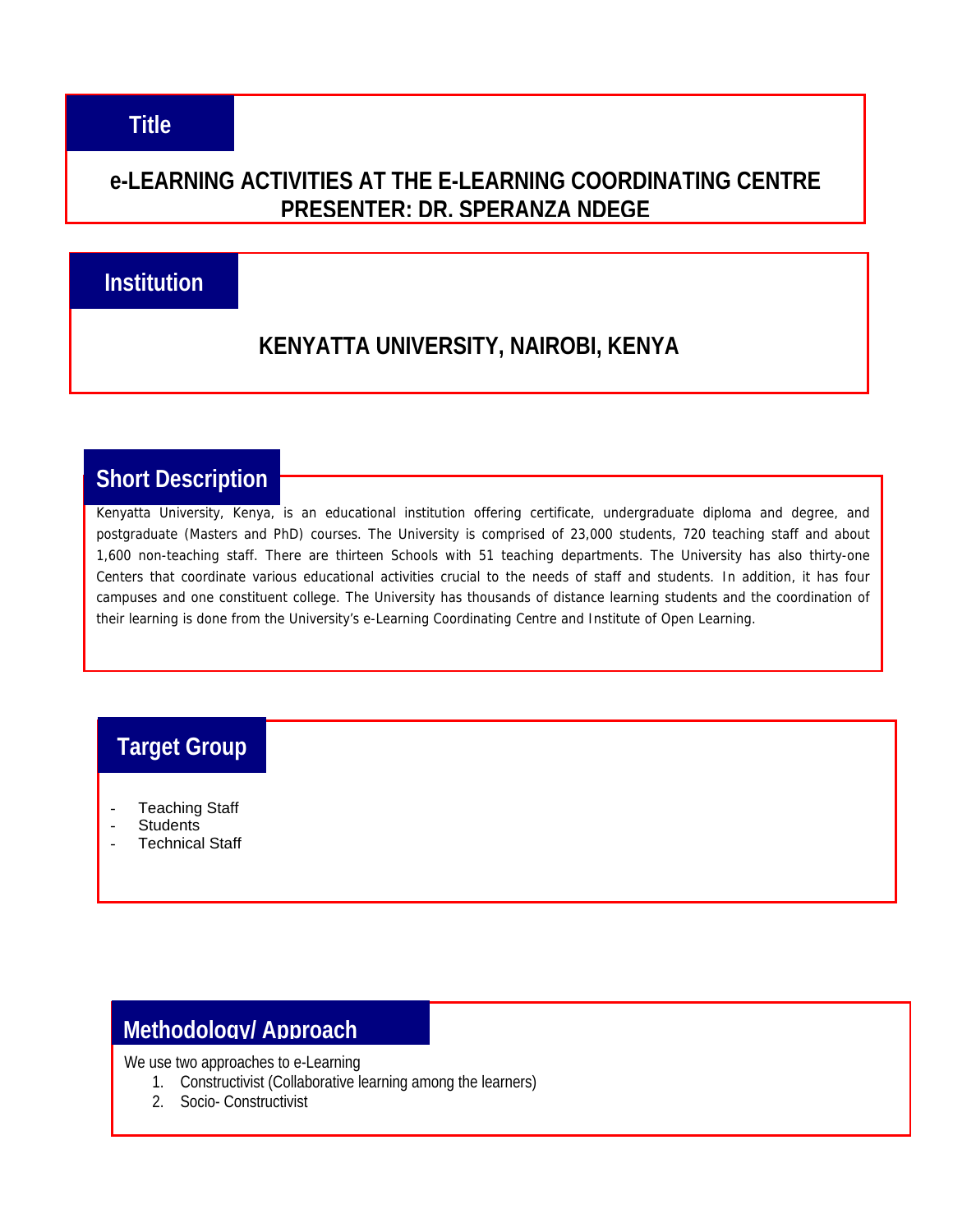#### **Goal**

#### **Mission**

e-LCC 's mission is to provide a flexible access to knowledge to the global population

#### **Vision**

e-LCC aspires to use e-Learning as a mode of delivery to provide access to quality higher education to both local and **Goal** 

The University aims to use the e-Learning mode of delivery to provide flexibility in education through application of combined Information and Communication Technologies (ICTs).

## **Main challenges**

- Attitude change towards e-Learning by older members of staff
- Training hundreds of teaching staff on Moodle e-Platform
- Training thousands of students in computer literacy, Internet Techonology and
- Moodle e-Platform
- Training of the Technical staff on e-content development using a combination of software eg. Macromedia flash,
- Adobe Photoshop, CorelDraw , animations using 2D and 3 D etc.
- Retention of technical staff once they are trained. They are 'poached' by industry, so we have source for other persons
- and to re-train all over again.
- Access to computers by staff and students
- High cost of Bandwidth not sustainable unless subsidized
- Ensuring Quality is maintained
- Resources to build capacity
- Software such as anti virus

# **Main strengths**

- Support by University Management Board
- Young academic staff and students are very eager to adapt to e-Learning
- Support by Ministries of Basic Education, Higher Education, Science and Technology and Information and Communication
- Stable e-Learning Management System (Moodle) -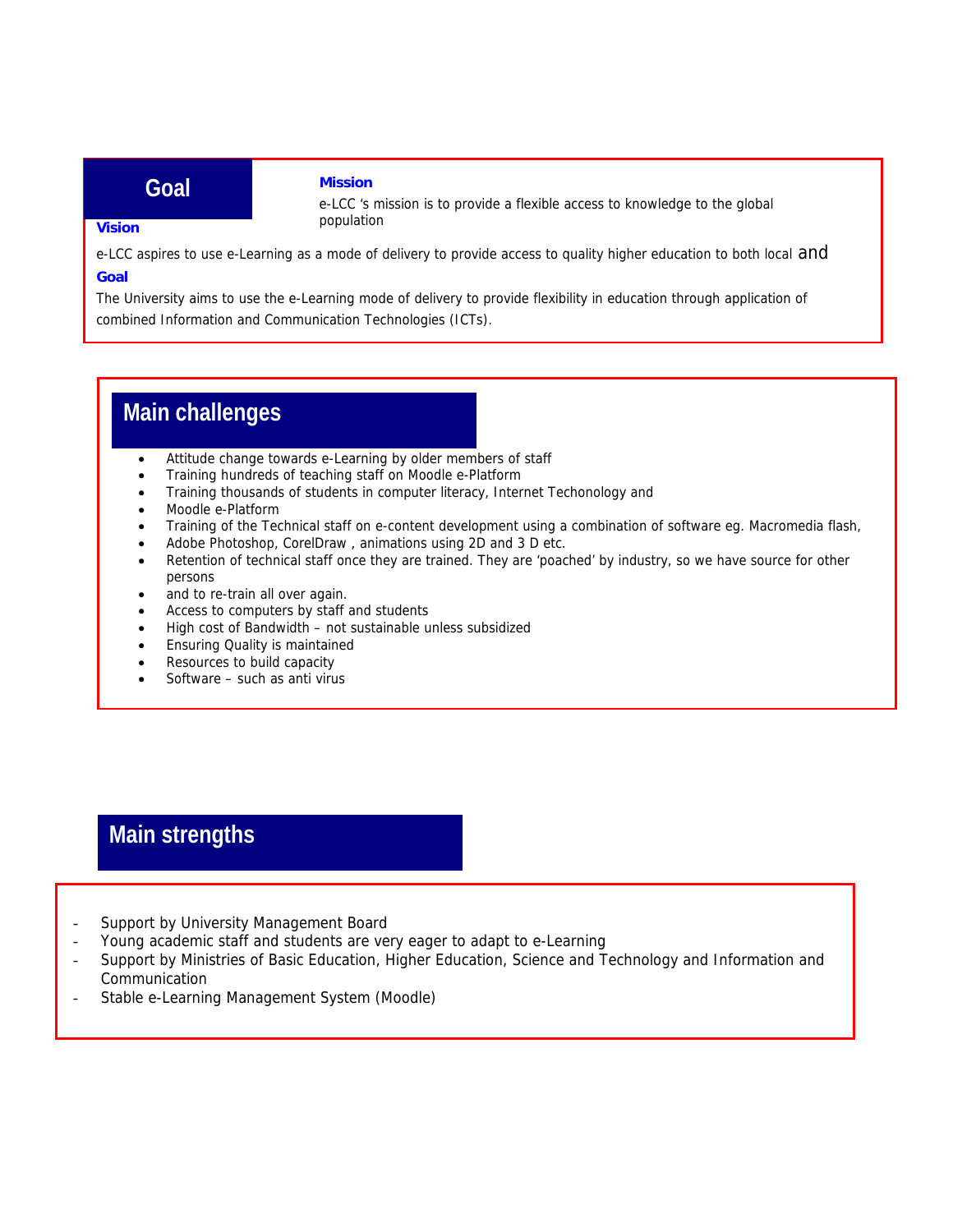### **Partners**

The University has a wealth of experience in e-Learning and its success is partly due to collaborative initiatives with institutions, organizations and companies such as:

- ¾ Worcester University, UK
- ¾ Computer Aid International, UK
- ¾ Kenya Institute of Education (KIE), and Crystal Animation in Kenya

 Best practices and skills in online programmes have also been acquired from offering joint online programs with:

- ¾ African Virtual University (AVU)
- ¾ Royal Melbourne institute of Technology (RMIT) University
- $\triangleright$  Curtin University in Australia
- ¾ Cornell University
- $\triangleright$  New Jersey Institute of Technology
- ¾ Georgetown University and Indiana University in USA
- ¾ EDUCA- ICWE, Berlin, Germany
- ¾ University of North Carolina, USA
- $\triangleright$  Arkansas University, USA
- $\triangleright$  Champlain University, USA
- $\triangleright$  Umea University, Sweden
- ¾ Global Virtual University

#### **And many more…**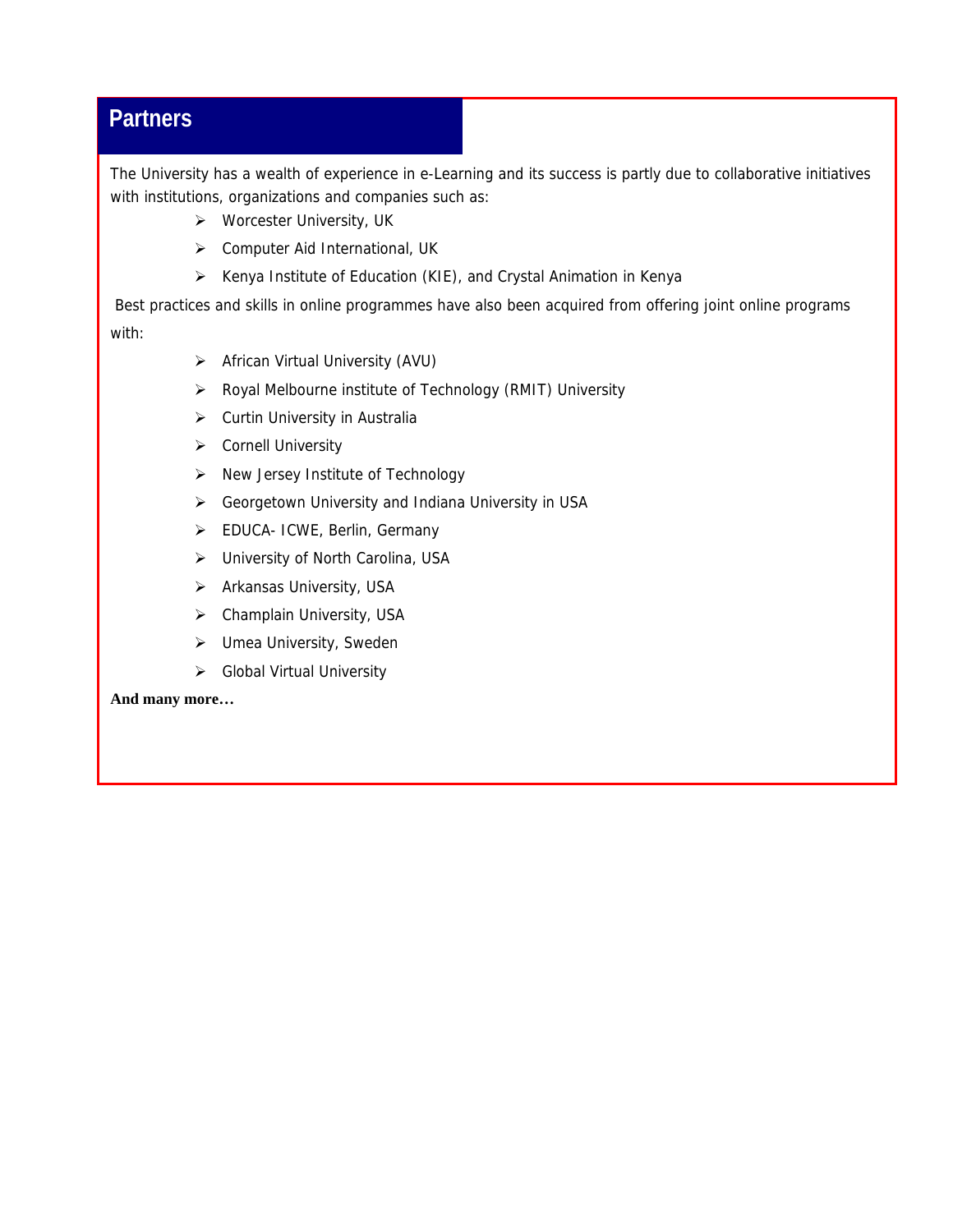### **Illustrations**



1. e-content Development Unit at our e-Learning Coordinating Centre – Technical Team at work

3. Permanent Secretary ,Ministry of Education at Closing Ceremony 2. - Kenyatta Vice Chancellor at Opening Ceremony





4. Conference Participants listening



 attentively 5. Assistant Minister, Ministry of Higher Education Science & Technology touring the Exhibition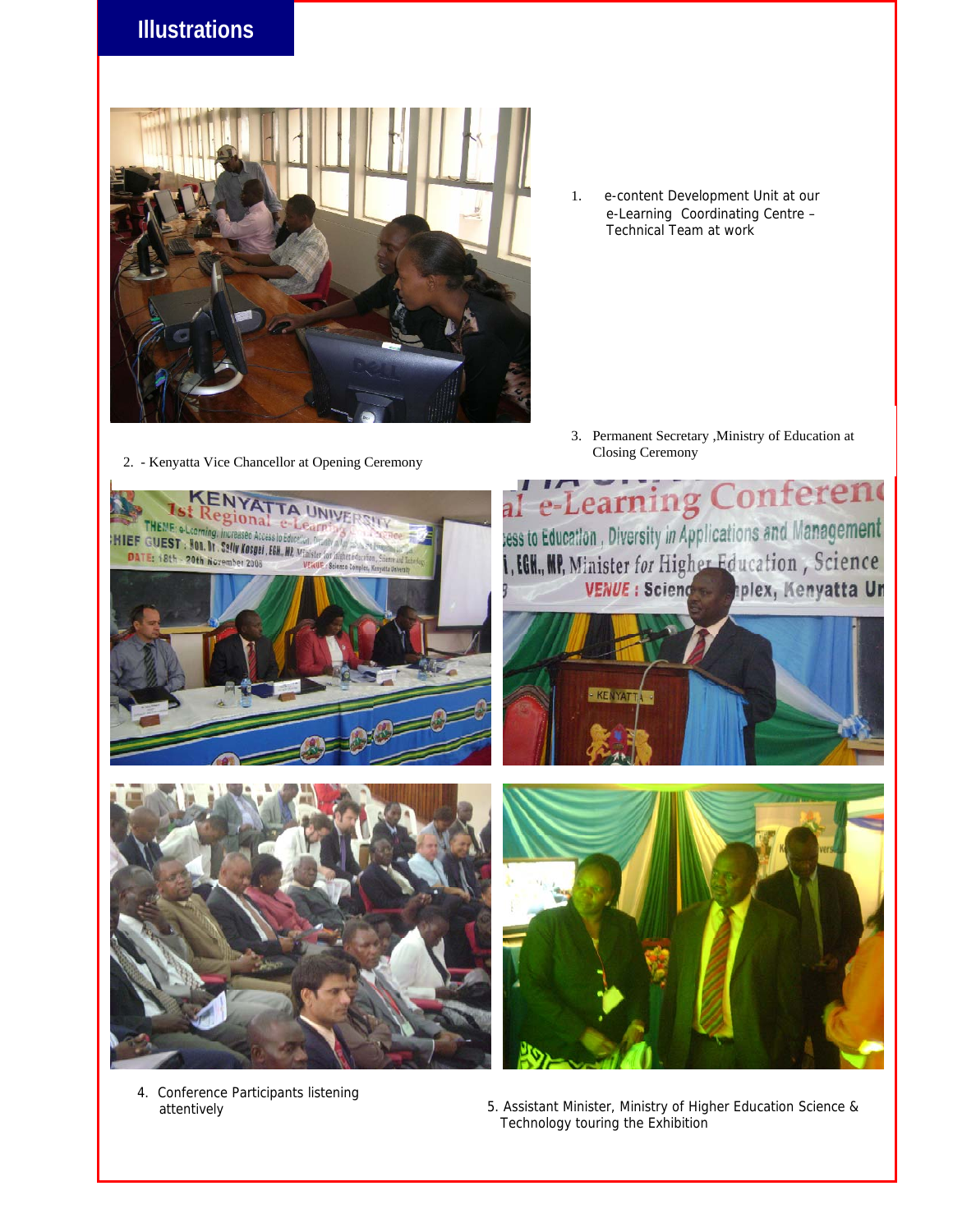#### **Future Plans**

Enhance our e-Learning Activities in the East African Region by working with institutions, organizations, companies, ministries, corporations, colleges and schools involved in e-Learning initiatives. Kenyatta University is currently involved in a number of activities namely:

- 1. Capacity Building
- a) Training of Students in:
	- . Computer literacy
	- . Internet Technology
	- . e-Learning Management System (Moodle)
- b) Training of Staff
- c) Training of Technical Staff
- 2. e-Content Development
- 3. Uploading of e-content on the LMS
- 4. Packaging of e-Content on CDs, DVDs and VCDs
- 5. Business Process outsourcing (BPO)

#### **and many more...**

# **Additional Information**

#### **Our Specific Objectives for the e-Learning Centre**

- ¾ Development of e-content (digital content) for e-learning.
- ¾ Training teaching staff in all departments in the general use of ICTs including operation of e-Learning equipment
- $\triangleright$  Integrating the use of ICTs in the educational programmes
- ¾ To develop capacity across all departments in Instructional Design, Graphic and Multimedia, and Management of e-Learning portfolio.
- ¾ Training students on how to access digitized course materials using the University's e-platform (Moodle software) including digital libraries.
- $\triangleright$  Training staff and students best practices in Netiquette
- ¾ Establishing quality assurance mechanisms in e-Learning
- ¾ Processing and packaging e-content (including video clips) into CD-ROMs, VCDs and DVDs
- ¾ Encouraging use of m-Learning (mobile phone) text messaging for educational purposes among students/teaching staff.
- ¾ Creating awareness/sensitize the University community and
- $\triangleright$  its environs on benefits of e-Learning (through workshops,
- $\triangleright$  seminars, conferences, public lectures etc).
- $\triangleright$  Using e-Learning as a means of creating and increasing gender balance Within the programmes
- ¾ Providing students with special needs an opportunity to enroll for programmes and
- $\triangleright$  study as distance learners
- ¾ To provide teaching staff and learners with links to digital libraries for access of thousands of e-books and ejournals to keep teaching staff and students updated on new e-Learning methods
- $\triangleright$  To increase enrollment of distance learning students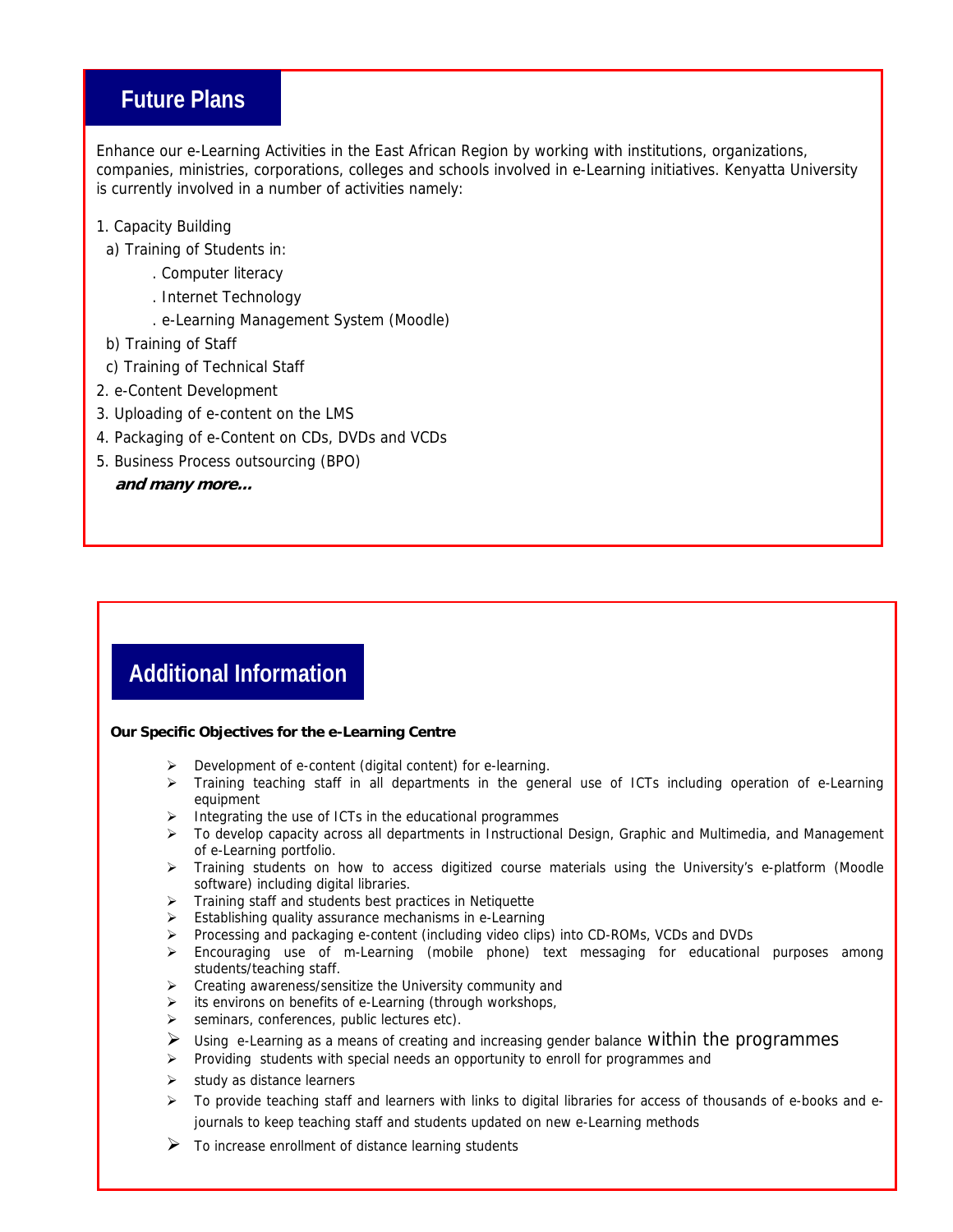#### **Our Programs at Kenyatta University**

The e-Learning programmes are within departments in the respective Schools.

One can enroll in the any of the University Programmes and study through e-Learning. To enroll in to a programme of your choice, please contact your preferred School for further information:

- School of Pure and Applied Sciences
- School of Humanities and Social Sciences
- $\triangleright$  School of Business
- School of Education
- School of Applied Human Sciences
- School of Environmental Sciences
- $\triangleright$  School of Environmental Studies
- School of Visual and Performing Arts
- School of Engineering and Technology
- School of Law
- School of Agriculture and Enterprise Development
- School of Economic
- School of Graduate Studies